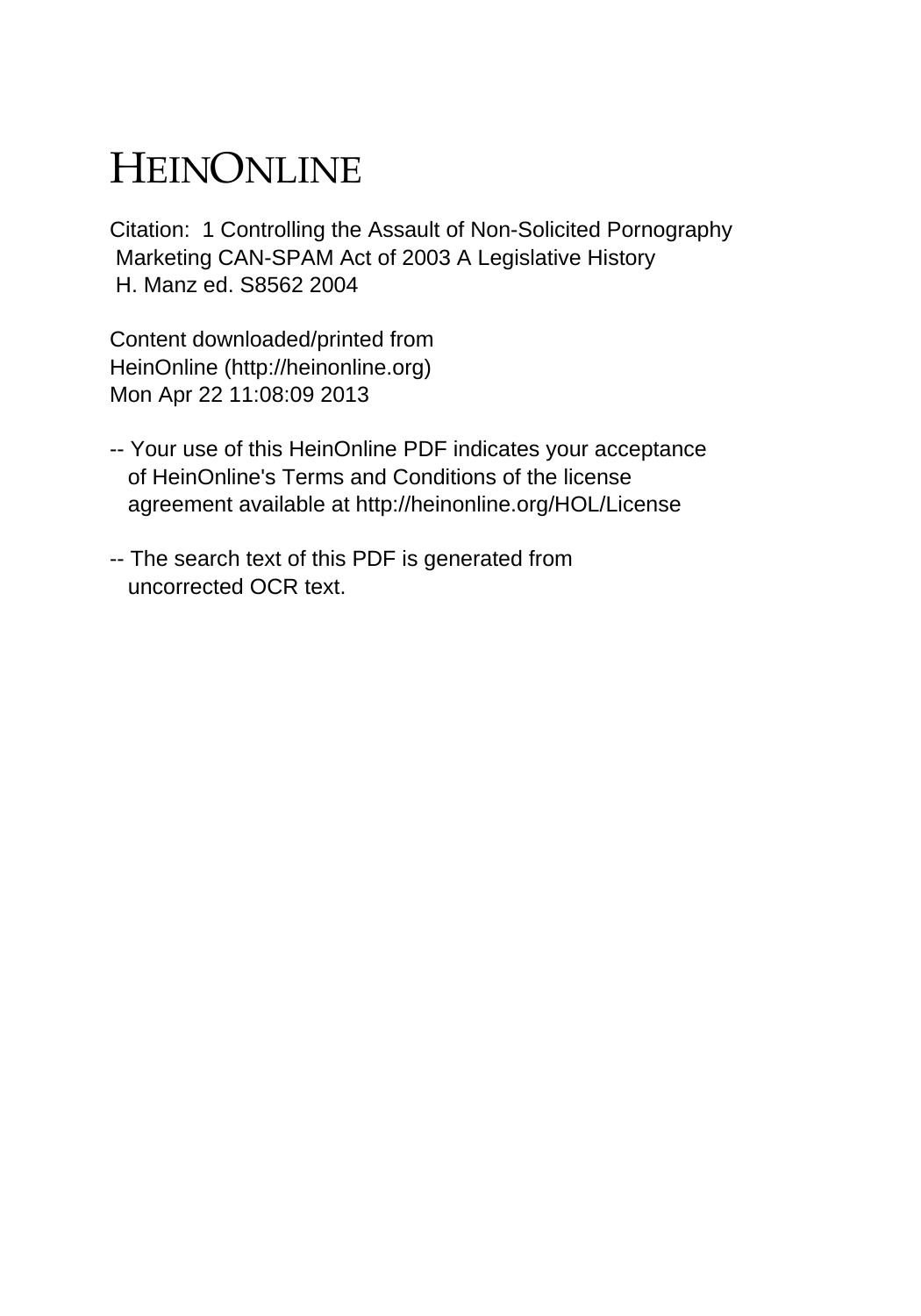BILLS AND JOINT RESOLUTIONS

merce for Manufacturing in the De- suggests that the problem is only growpartment of Commerce; to the Com-<br>mittee on Commerce, Science, and

Mr. VOINUVICH. Mr. President, 1 ask can consent that the random sample of 1000 spam messages<br>unanimous consent that the text of the random sample of 1000 spam messages<br>hill be printed in the RECORD.

There being no objection, the bill was ordered to be printed in the RECORD. as

expression of Commerce the position of As-<br>tunities, 96 percent contrained some<br>turing. The Assistant Secretary shall be ap-<br>turing. The Assistant Secretary shall be ap-<br>turing. The Assistant Secretary shall be ap-<br>turing.

manufacturing sector in the United States.<br>(3) An analysis of current and significant championed by the leading thinker<br>laws, regulations, and policies that adversely about cyberlaw, Professor Lawrence

the executive Schedule, is antended by the proach is simple: first, anyone sending<br>relating to the Assistant Secretaries of Com-<br>relating to the Assistant Secretaries of Com-<br>merce the following: "Assistant Secretary of Wo

т

commercial electronic mail and to pro-<br>tect children from sexually oriented advertisements; to the Committee on The first part of this proposal would<br>Commerce, Science, and Transpor- enable Internet Service Providers,

am introducing legislation, the Re- email. This would give people the abil-strict and Eliminate the Delivery of ity to tell their Internet service pro-Mail, REDUCE, Spam Act, to curb the conducted Commercial Electronic Mail, REDUCE, Spam Act, to curb the "span," that Is clogging our inboxes puter. This approach would enable far and wasting the time and money of more effective filtering than currently

American consumers and businesses. possible.<br>The flood of spam is growing so fast The s The flood of spam is growing so fast The second part of my proposal<br>that it will soon account for more than would require the FTC to pay a bounty that it will soon account for more than would require the FTC to pay a bounty<br>half of all e-mail sent in the United to anyone who tracks down a spammer<br>States. Spam already accounts for who has failed properly to label uns States. Spaint arready accounts of<br>nearly 40 percent of e-mail traffic, and<br>costs U.S. businesses \$10 billion annually in lost productivity and additional world who uses the Internet to hunt equipment, software and manpower down these law-violating spammers.

STATEMENTS ON INTRODUCED costs necessary to manage this burden.<br>BILLS AND JOINT RESOLUTIONS Microsoft Inc. estimates that more **By Mr. VOINT RESOLUTIONS** were<br>**By Mr. VOINOVICH:** than 80 percent of the more than 2.5<br>1326. A bill to establish the nosi-<br>billion c-mail messages sent each day S. 1326. A bill to establish the posi-<br>tion of Assistant Secretary of Com-<br>to Hotmail users are spam. And data results are spame. And data results are spame.

ing.<br>The problem of spam goes well be-<br>yond inconvenience and cost. The Fed-Transportation.<br>Transportation. We all Trade Commission examined a<br>Mr. VOINOVICH. Mr. President, I ask erad Trade Commission examined as found staggering evidence of fraud. Acordered to be printed in the RECORD, as cording to the report, 33 percent of the report, and the RECORD, as messages sampled contained false rout-<br>follows: **S. 1326**<br>**S. 1326**<br>**S. 1326**<br>**information** in the subject line; 40 Be it enacted by the Senate and House of Rep. False information in the subject line; 40<br>resontatives of the United States of America in the text; and a full 66 percent con-<br>Congress assembled, **SECTION 1. ASSISTANT SECRETARY or** COm. tained false information of some sort. the text; and a full 66 percent contained false information of some sort.<br>Most alarmingly, in the case of span<br>touting business or investment oppor-(a) ESTABLISHMENT.-There is in the **De-** touting business or investment oppor-

(b) DUTIES.—The Assistant Secretary of Shield their children from such that 17 percent (commerce for Manufacturing shall —<br>Commerce for Manufacturing shall —<br>(i) represent and advocate for the interests of spam advertising Commerce for Manufacturing shall—<br>
(1) represent and advocate for the interests of spam advertising pornographic<br>
(2) aid in the development of policies that body of the message. This is not ac-<br>
(2) aid in the developmen

sector;<br>
(3) review policies that may adversely im<br>
(3) the understanding sector: and<br>
(4) perform such other duties as the Sec.<br>
(4) perform such other duties as the Sec.<br>
(4) perform such other duties as the Sec.<br>
(5) th From Schon Communiculation Communiculation of the Section of Communiculation CREQUIREMENTS. The Assist-<br>and Secretary of Commerce for Manufac- tion to avoid being identified. Finding<br>turing shall submit to Congress an annu

(1) An overview of the state of the manu-<br>facturing sector in the United States.<br>(2) A forecast of the future state of the To attack the problem of spam, my<br>manufacturing sector in the United States.<br>manufacturing sector i laws, regularions, and policies that adversely about cyberlaw, Professor Lawrence in<br>linear the manufacturing sector in the Lessig of Stanford Law School. Con-<br>United States. ( $\frac{1}{2}$ ,  $\frac{1}{2}$ ,  $\frac{1}{2}$ ,  $\frac{1}{2}$ ,  $\$  $(3)$  COMPENSATION.—Section 5314 of title 5, creduced similar legislation in the United States Code, relating to Level IV of House of Representatives. The approximate the chemical state of Representatives. The space of th

simple prefix—either ADV: or<br>ADV:ADLT. Second, anyone who finds<br>a spam-source who has failed to prop-By Mr. CORZINE:<br>
S. 1327. A bill to reduce unsolicited erly label unsolicited commercial electronic mail and to pro-<br> **S. 1327. A bill to reduce unsolicited commercial electronic mail and to pro-** mail would be eligible fo

Commerce, Science, and Transpor- enable Internet Service Providers, tation. ISPs, employers and individual users to tation.<br>Mr. CORZINE. Mr. President, today I filter spam from business and personal<br>am introducing legislation. the Restigmall This would give people the abil-Instance I also their Internet service provider to block ADV e-mail, or they could automatically filter such e-mail Final automatically three such e-mail<br>puter. This approach would enable far<br>more effective filtering than currently

> who has failed properly to label unsolicited commercial e-mail. The pro-<br>posal would invite anyone across the<br>world who uses the Internet to hunt

The FTC would then fine them and pay a portion of that fine as a reward to the bounty hunter who found them. The FTC could use the remainder of the fine to track down and prosecute<br>other spammers.

other spammers. Creating incentives for private individuals to help track down spanmers is likely to substantially strengthen the enforcement of anti-spam laws. And<br>with proper enforcement, spammers<br>would soon learn that neglecting to<br>label spam does not pay. In the end,<br>that will mean that more spammers<br>will label their spam or give up and<br>stop spam

to fix, the problem. Professor Lessig is so convinced that this approach will substantially reduce spam that he has pledged to resign from his job at Stanford if it does not. While I will not hold him to that war- ranty, I do share his enthusiasm about this innovative approach, which is likely to be much more effective than relying exclusively on government inves-tigators to identify spammers. Having said that, I recognize that any domestic anti-spain legislation **po-**

tentially is subject to evasion by spanmers who relocate overseas in order to continue sending span. To respond to that possibility, my bill also orders the Administration to study the possibility of an international agreement to reduce spam. This is an issue<br>that affects us globally, and, in my<br>view, we should consider a coordinated response, In addition to these primary provi-

sions, my bill would require marketers to establish a valid return e-mail address to which an e-mail recipient can write to "opt-out" of receiving further write to upt-out of receiving or sum-<br>e-mails, and would prohibit marketers from sending any further e-mails after a person opts-out. The bill also would prohibit span with false or misleading routing information or deceptive subject headings, and would authorize the Federal Trade Commission to collect civil fines against marketers who vio- late these requirements. Furthermore, my proposal would give Internet Serv-ice Providers the right to bring civil actions against marketers who violate these requirements and disrupt their networks, and, finally, the proposal would establish criminal penalties for

fraudulent spam.<br>I know that the Commerce Committee recently ordered reported legis-<br>lation to deal with the problem of<br>spam. and I am hopeful that bill will<br>come before the full Senate before long. When it does. it is my intention to work with my colleagues to see if some of the concepts in the REDUCE Spain Act, such as the establishment of individual rewards for bounty hunters, and a report on a possible international agreement on span, can be incorporated into the broader package, to ensure that any legislation sent to the President will actually be effective in

I ask unanimous consent that the text of the legislation be printed in the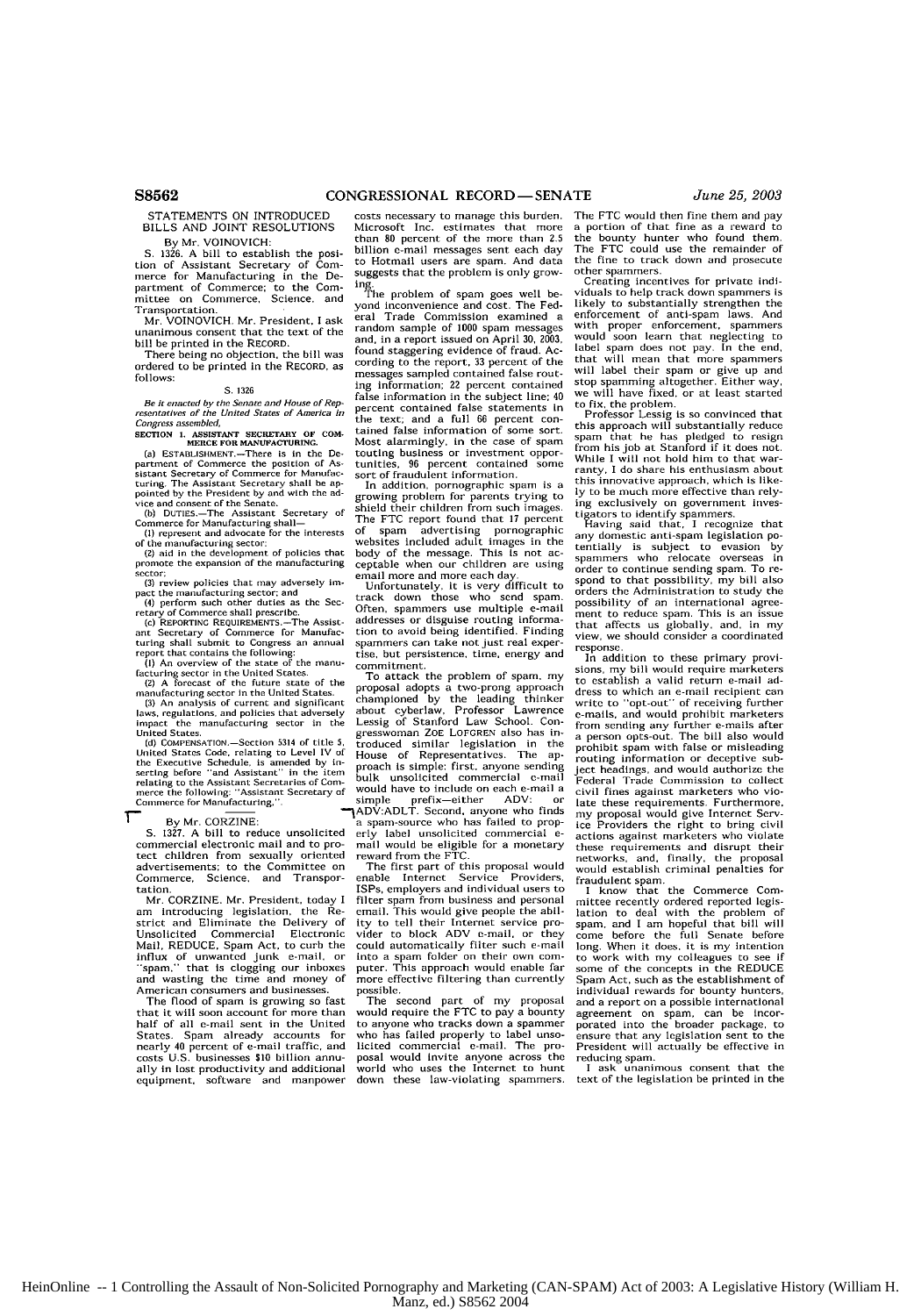RECORD at this point, along with a re-lated article by Professor Lawrence Lessig

essig.<br>There being no objection, the material was ordered to be printed in the RECORD, as follows: **S.** 1327

Be it *enacted* by *the Senate and* House *of* Rep*resentatires of the United* States **of** America in Congress *assembled,* SECTION **I.** SHORT **ITLE.**

This Act may be cited as the "Restrict and Eliminate the Delivery of Unsolicited Com-otercial Electronic Mail or Spae Act of **2003"** or the "REDUCE Spam Act of 2003" **SEC. 2. DEFINITIONS.**

**In this Act:**<br>
(1) COMMERCIAL ELECTRONIC MAIL MES-<br>SAGE.-

**(A) IN** GENERAL.-The term 'commercial electronic mail message" means any electronic mail message the primary purpose of<br>tronic mail message the primary purpose of<br>which is the commercial advertisement or promotion of a commercial product or serv ice Cincluding **content o** an Internet website operated for a commercial purpose).

**(B)** REFERENCE TO COMPANY OR WEBSITE. The inclusion of a reference to a commercial entity or a link to the website of a commerclal entity In an electronic mail message does not, by itself, cause such message **to** be treated as a commercial electronic mail message for purposes of this Act if the contents or circumstances **of** the message indicate a primary purpose other than commercial ad-vertisement or promotion **of** a commerial

product or service. (Z) CoMMISSION.-The term "Commission" means the Federal Trade Commission. **(3)** ELFCTRONIC MAIL **ADDRESS.-**

**iA) IN** GENERAL.-The term "electronic mall address" means a destination (com-monly expressed as a string of characters) to

which an electronic mail message can be sent or delivered.<br>
(B) INCLUSION —In the case of the Internet.<br>
the term "electronic mail address" may in-

clude an electronic mail address consisting of a user name or mailbox (commonly **re-**ferred to as the "local part") and a reference to an Internet domain (commonly referred **to** as the 'domain part"). (4) FTC ACT.-The term **"FTC** Act" means

the **Federal** Trade Commission **Act (15 U.SC. 41** et **seq.). (5)** HEADER INFORMATION.-The term 'head-

**er** information" means the source. destina-tion, and routing information attached to an electronic mail message, including the origi-<br>nating domain name and originating electronic mail address.

**€6)** INiT1ATE.-The term "initiate", when used with respect to a commercial electronic mail message, means to originate such mes-sage **or** to pmcure the transmission of such message, either directly or through an agent. but shall not include actions that ConstItute rutine conveyance of such message **by** <sup>a</sup> provider of Internet access service. For purposes of this Act, more than 1 person may be considered to have initiated the same com-<br>mercial electronic mail message.<br>(1) INTERNET.—The term "Internet" has

the meaning given that term in section 231(e)(3) of the Communications Act of 1934 231(e)(3) of the Cor

**(8) INTERNET ACCESS** SERVICE.-The term "Internet access service" has the meaning given that term in section 231(e)(4) of **the** Communications Act of 1934 (47 U.S.C. 231(e)(4)).

**(9)** PRE-EXISTING **BUSINESS** RELATIONSHIP- (A) IN CENERAL.-The term "pre-existing<br>business relationship", when used with re-<br>spect to a commercial electronic mail mes-<br>sage. means that either-

(I) within the 5-year period ending upon receipt **of** a commercial electronic mail message, there has been a business transaction between the sender and the recipient. includ-ing a transaction Involving the provision, free of charge, of information, goods. or services requested by the recipient and the re-<br>cipient was, at the time of such transaction<br>or thereafter, provided a clear and con-<br>spicuous notice of an opportunity not to re-<br>ceive further commercial electronic mail<br>messag cised such opportunity: or

(if) the recipient has given the sender per-mission to initiate commercial electronic mail messages to tise electronic mail address of the recipient and has not subsequently revoked such permission. (B) APPLICAEILITY.-If a sender operates

through separate lines of business or dlvi-sions and holds Itself out to the recipient as that particular line of business or division. then such line of business or division shall be treated as the sender **for** purposes of subparagraph (A).<br>(10) RECIPIE

(10) RECIPIENT.-The term "recipient'' when used with respect to a commercial electronic mail message. means the ad-

dressee of such message. **(11)** SENDER.-The term ''sender". when used with respect to a commercial electronic mail message, means the person who initi-ates such message. The term 'sender'' does not include a provider of Internet access service whose role with respect **to** electronic mail messages **Is** limited to handling, trans-mitting, retransmitting, or relaying such messages. (12) **UNSOLICITED** COMMERCIAL **ELECTRONIC**

MAIL MESSAGE.-The term "unsolicited com-mercial electronic oail Inessage" means any commercial electronic mail message that- (A) is not a transactional or relationship

message; and (B) is sent to a recipient without the recipient's prior affirmative or implied con-

sent. **SEC. S.** COMMERCIAL **ELECTRONIC MAIL CON-TAINING FRAUDULENT HEADER** OR ROUTING INFORMATION.

(a) IN GENERAL.-Chapter **63** of title **18,** United States **Code,** is amended by adding at the end the following: **"§ 1351. Unsolicited commercial** electronic

mail containing fraudulent header **tion**

"(a) Any person who initiates the trans-mission of any unsolicited commercial elec- tronic mail message, with knowledge and intent that the message contains or is accompanied by header information that is false or materially misleading, shall **be** fined or **i-**prisoned for not more than **I** year. or both. under this title.

"(b) For purposes of this section, the terms<br>"unsolicited commercial electronic mail mes-<br>sage" and "header information" have the<br>meanings given such terms in section 2 of<br>the REDUCE Spam Act of 2003."<br>"(b) CONFORMING AMEN

analysis at the beginning of chapter **63** of title **18.** United States Code. is amended by adding at the end the following'

"1351. Unsolicited cormmercial electronic mail.". **SEC. 4. REQUIREENTS** FOR **UNSOLICITED COM-** MERCLIL ELECTRONIC MAIL. (a) **SUBJECT LINE** REQUIREMENTS.-It shall

be unlawful for any person to initiate the transmission of an unsolicited commercial electronic mail message to an electronic mail address within the United States, un-

the subject line includes—<br>less the subject line includes—<br>commercial electronic mail message de-<br>scribed in paragraph (2)—<br>(A) an identification that complies with<br>the standards adopted by the Internet Emai-

neering Task Force for identification of unsolicited commercial electronic mail mes-

**sages; or** (B) in the case of the absence of such standards, **ADV:'** as the first four char-actors: or

(2) In the case of an unsolicited commercial electronic mail message that contains material that may only be viewed, purchased, rented, may only be viewed, pur-<br>chased, rented, leased, or held in possession

by an individual 18 years of age and older- (A) an identification that complies with the standards adopted by the Internet Engi-neering Task Force for identification of adult-orieiited unsolicited commercial elec-

tronic mail messages; or<br>(B) in the case of the absence of such<br>standards. "ADV:ADLT" as the first eight characters.<br>(b) RETURN ADDRESS REQUIREMENTS.—

**(1)** ESTABLISMENT.-It shall be unlawful for any person to initiate the transmission of an unsolicited commercial electronic mail message to an electronic mail address within the United States, unless the sender estab lishes a valid sender operated returt electronic mail address where the recipient **may** notify the sender not to send any further<br>commercial electronic mail messages.

(2) INCLUDED STATEMENT.-All unsolicited (b) included above and messages subject<br>commercial electronic mail messages subject<br>to this subsection shall include a statement to this subsection shall include a statement informing the recipient of the valid return electronic mail address referred to in para-<br>graph (1).

graph (1). **(3)** PROHIBITION **OF SENDING** AFTER **OBJEC-**TION.-Upon notification or confirmation by a recipient of the recipient's request not to receive any further unsolicited commercial existed commercial<br>receive any further unsolicited commercial<br>electronic mail messages, it shall be unlawful for a person, or anyone acting on that person's behalf, to send any unsolicited com-mercial electronic mail message to that re-cipient. Such a request shall be deemed to terminate a pre-existing business relation-ship for purposes of determining whether subsequent messages are unsolicited com-mercial electronic mail messages,

**(L)** HEADER **AND SUBJECT HEADING REQUIRE- MENTS.-**

**(1) FALSE** OR MISLEADING HEADER INFORMA-TION.-It **shall** be unlawful for any person to initiate the transmission of an unsolicited commercial electronic mail message that such person knows, or reasonably should know, contains or is accompanied by header information that is false or materially misleading.<br>(2) DECEPTIVE SUBJECT HEADINGS.—It shall

he unlawful for any person to initiate the transmission of an unsolicited commercial electronic mail message with a subject headencuentime transformation of the state and the state and the state and the state and the state and the state and the state and the and the and the and the state and the state and the state and the state and value of the me

ble **if-**

 $(1)(A)$  the person has established and implemented, with due care, reasonable practioes and procedures to effectively prevent

such violations; and<br>
(B) the violation occurred despite good<br>
(Bith efforts to maintain compliance with<br>
such practices and procedures; or<br>
(2) within the 2-day period ending upon the<br>
initiation of the transmission of th

ited commercial electronic mail message in violation of subsection (a) or **(b),** such person initiated the transmission of such message. or one substantially similar to it, to less than **1,000** electronic mail addresses. **SEC. 5. ENFORCEMENT.**

(a) **IN** GENERAL-Section 4 shall be enforced by the Commission under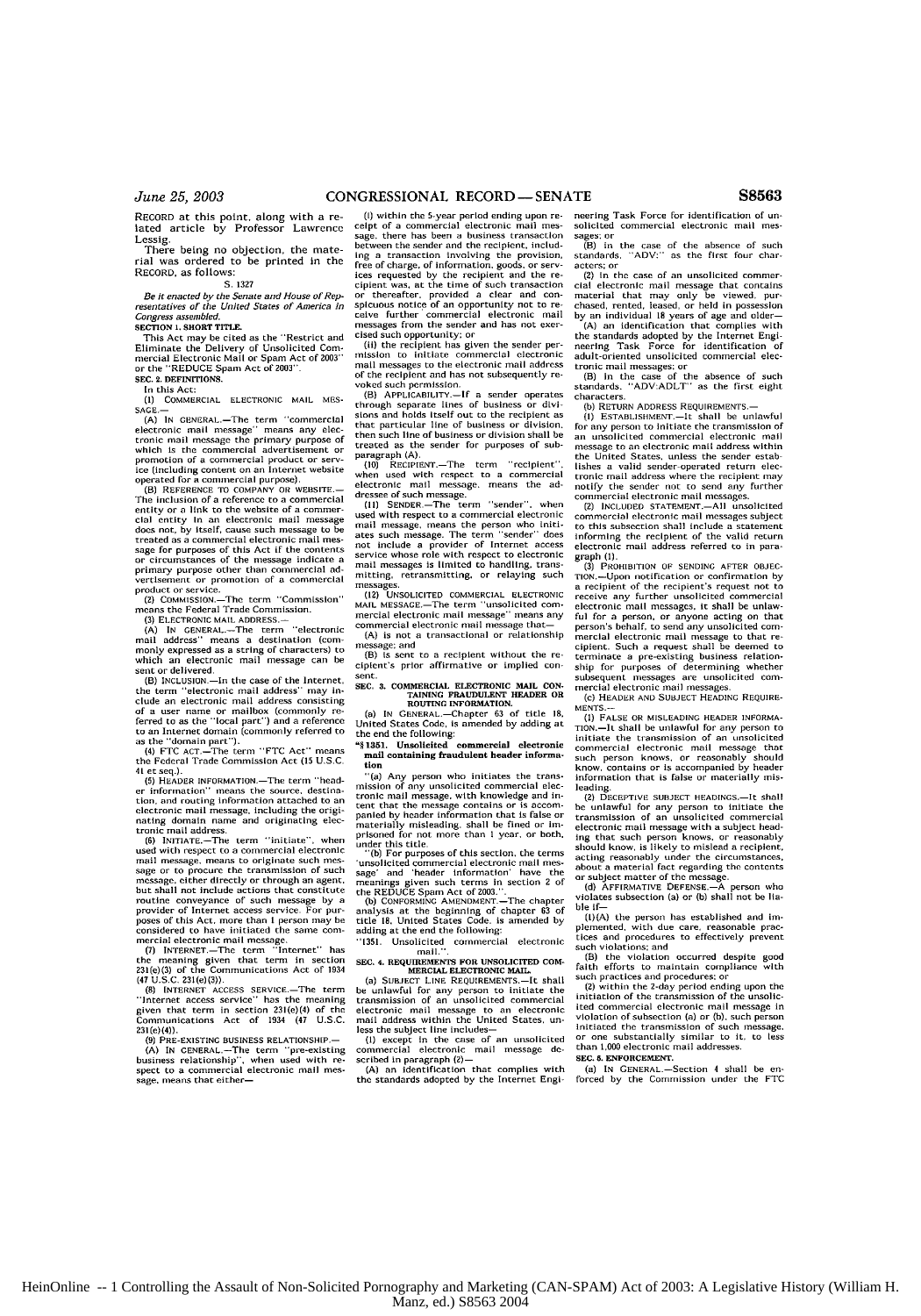Act. *For* purposes of such Commission enforcement, a violation of this Act shall **be** treated as a violation of a rule under section **18 (15 U.S.C. 57a)** of the **FTC** Act prohibiting

an unfair or deceptive act or practice. **(b)** RULEMAKING.-Not later than 30 days after the date of enactment **of** this Act, the Commission shall Institute a rulemaking procceding concerning enforcement of this Act. The rules adopted by the Commission shall prevent violations of section 4 in the same manner, by the same means, and with<br>the same jurisdiction, powers, and duties as<br>though all applicable terms and provisions of<br>the FTC Act were incorporated into and<br>made a part of this section, except that the<br>rules

(I) procedures to minimie the burden of sohmitting a complaint to the Commission concerning a violation of section 4, including procedures **to** allow the electronic submis-sion of complaints to the Commission:

(2) civil penalties for violations of section 4 in an amount sufficient to effectively deter future violations, a description of the **type** of evidence needed to collect such penalties. and procedures to collect such penalties if the Commission determines that a violation of section 4 has occurred:

**(3)** procedures for the Commission to grant a reward of not loss than 20 percent of the total civil penalty collected to **the** first per-

son that **(A)** identifies the person in violation of section 4; **and**

(B) supplies information that leads to the successful collection of a civil penalty **by** the Commission;

(4) a provision that enables the Commis-sion to keep the remainder of the civil pen-alty collected and use the funds toward the prosecution of further claims, including for

necessary staff or resources; and<br>
(5) civil penalties for knowingly submit-<br>
ting a false complaint to the Commission.<br>
(c) REGULATIONS.—Not later than **180 days** 

after the date **of** enaetment of this Act, the Commission shall conclude **the** rulemaking proceeding initiated under subsection **(b)** and shall prescribe implementing regulations.

**SEC. 6. PRIVATE RIGHT OF ACTION.**<br>(a) ACTION AUTHORIZED.—A recipient of an<br>unsolicited commercial electronic mail mes sage, or a provider of Internet access sevice. adversely affected by a violation of section 4 may bring a civil action **In** any district court of the United States with Jurisdiction over the defendant to-

**(I)** enjoin further violation **by** the defendant; or

(2) recover damages in an amount equal to-

**(A)** actual monetary loss incurred by the recipient or provider of Internet access serv-ice as a result of such violation; or

(B) at the discretion of **the** court, the amount determined under subsection **(b). (b) STATUTORY** DAMAGS-

(I) IN GENERAL.—For purposes of subsection<br>(a)(2)(B), the amount determined under this

(a)(2)(B). the amount determined under this<br>subsection is the paramoton feature in the phylic proposition is the phying the number of willful, knowing, or<br>negligent violations by an amount. in the discretion of the court,

pursuant to subsection (a), tise court may. in **its** discretion, require an undertaking for the payment of the costs of such action, and **as-**sess reasonable costs\* including reasonable attorneys fees, against any party

**SEC. 7. INTERNET ACCESS** SERVICE PROVIDERS. Nothing in this Act **sholl** be construed-

**(I)** to enlarge or diminish the application of chapter 121 of title **18,** relating to when a provider of Internet access service may disclose customer communications or records

(2) to require a provider of Internet access service to block, transmit, route, relay, han die, or store certain types **of** electronic mail **Iessages;**

**(3)** to prevent or limit, in any way, a pro-vider of Internet access service from adopting a policy regarding commercial electronic mail messages. including a policy of declin-ing to transmit certain types of commercial electronic mail messages, or from enforcing<br>such policy through technical means. such policy through technical means, through contract, or pursuant to any other provision of Federal, State, or local criminal or civil law; or

(4) to render lawful any such policy that is unlawful under any other provision of law. **SEC. 8. EFFECT ON** OTHER LAWS.

Nothing In this **Act** shall be construed to impair the enforcement of section **223** or **231** of the Communications Act of 1934 **(47 U,S.C.** 223 or 231), chapter 71 (relating to obscenity)<br>or 110 (relating to sexual exploitation of chil-<br>dren) of title 18, United States Code, or any other Federal criminal statute.

**SEC. 9. FTC STUDY.** Not later than 24 months after the date of' enactment of this Act, the Commissin, a ronsultation with appropriate agencies, shall submit a report to Congress that provides a detailed analysis of the effectiveness and enforcement of the provisions of this Act and the need. **if** any, for Congress to modify such provisions.

**SEC. 10. STUDY** OF **POSSIBLE INTERNATIONAL** AGREEMENT.

Not later than **6** months after the date of enactment of this Act. the President shall

**(I)** conduct a study In consultation with the Internet Engineering Task Force on the possibility of an international agreement to

reduce spam; and<br>(2) issue a report to Congress setting forth<br>the findings of the study required by paragraph (I). **SEC. II. EFFECTIVE DATE.**

**The** provisions of this Act shall take effect **180** days after the date of enactment of this Act, except that subsections **(b)** and (c) of section 5 shall take effect upon the date of enactment of this Act.

[From the Philadelphia Inquirer. May 4, **20031** HOW TO UNSPAM **THE INTERNET**

### **(By** Lawrence Lessig)

The Internet is choking on spam. Billions<br>of unsolicited commercial messages—consti-<br>tuting almost 50 percent of all e-mail traf-<br>fic-fill the in-boxes of increasingly Impatient Internet users. These messages offer to sell everything from human growth hor-mones to pornography. And increasingly the offers to sell pornography *are* themselves

pornographic. So far, Congress has done nothing about this burden on the Internet. Many states So far, congress has done notining about<br>this burden on the Internet. Many states<br>have passed laws that have tried. Virginia just passed the most extreme of these lawn making it a felony to send span with a fraudulent return address. Other states are

considering the same. Yet all of these regulations suffer from a similar flaw: Spamrsters know the laws will never be enforced. The cost of bringing a lawsuit is extraordinarily high. Most of us have better things to do than sue spamsters, Thus, despite a patchwork of regulation that in theory should be restricting span. the practice of span continues to Increase at an

astonishing rate. But last week, **U.S.** Rep. Zoe Lnfgren **(D.,** Calif.) introduced a bill that, if properly im-

plemented by the Federal Trade Commis-.<br>sion, would actually work. I am so confident<br>she is right that I've offered to resign my job<br>if her proposal does not significantly reduce the burden of spam.<br>The Restrict and Eliminate Delivery of Un-

solicited Commercial E-mail (REDUCE) Spam Act has two Important parts. First, anyone sending bulk unsolicited commercial e-mail must include on each e-mail a simple tag-either **ADV:** or ADV:ADLT. Second, anyone who finds a spamster who fails properly to label unsolicited commercial e-mail

will be paid a bounty by the FTC.<br>The first part of the proposal would enable<br>simple filters to block unwanted spam. Users could tell their Internet service provider to<br>block ADV e-mail, or they could automatically filter such e-mail into a spam folder on<br>cheline own computer. These simple filters<br>would replace the extraordinarily sophisticate

will always find a way to trick them. The fil-ters will **be** changed to respond, but the spamnsters will in turn change their spain **to** find a way around the filters. Thus the **fit** ters will never block **all** spare, but they will ters will never block all spam, but they will<br>always block a certain number of messages that are not spam.

**But** part one **of** the Lofgren legislation would never work if it weren't for part two: A spamster bounty. Lofgren's proposal would require the FTC to pay a bounty to anyone who tracks down a spamster who has failed properly to label unsolicited commercial **e-**mail, This proposal would invite savvy **18** year-olds from across the world to hunt<br>down these law-violating spansters. The<br>FTC would then fine them after paying a re-<br>ward to the bounty hunter who found them.<br>The bounty would assure that the spam<br>law was enforced.

would teach most spansters that failing to<br>label spam doesn't pay. The spansters in<br>turn would decide either to label their spam or give up and get a real **job.** Either way, the burden of spare would be reduced. No doubt **no** solution would eliminate **100**

percent of spam. Much is foreign; American<br>laws would not easily reach those spamsters.<br>But the question lawmakers should ask is<br>what is the smallest, least burdensome regulation that would have the most significant<br>effect. If Lofgren's proposal were passed, the<br>vast majority of spamsters would have to<br>change their ways. Technologists could then<br>target their filters on the spamsters that re-

What about free speech? Don't sparmsters

nave First Amendments rights?<br>
Of course they do. And many of the laws<br>
proposed right now go too far in censoring<br>
speech. Threatening a felony for a bad return address, as the Virginia law does, is a dangerous precedent. Laws that ban spam altogether are much worse.<br>But Lofgren's proposal simply requires a

proper label so consumers can choose wheth**or** thcy want to **receive** the speech or not. And most important. by reducing the clutter of unsolicited and unwanted spam, the would improve the opportunity for other speech-including political speech-to get through More fundamentally, free speech is threat-

ened just as much by bad filters as by bad laws. **A** well-crafted law-narrow in its scope, and moderate in its regulation-can in turn eliminate the demand for bad filters. Lofgren's proposal would have just this ef-fect. Congress should act to follow Lofgren's lead. *In* Internet time. not Washington time.

By Mr. HATCH (for himself and Mis. CLINTON):